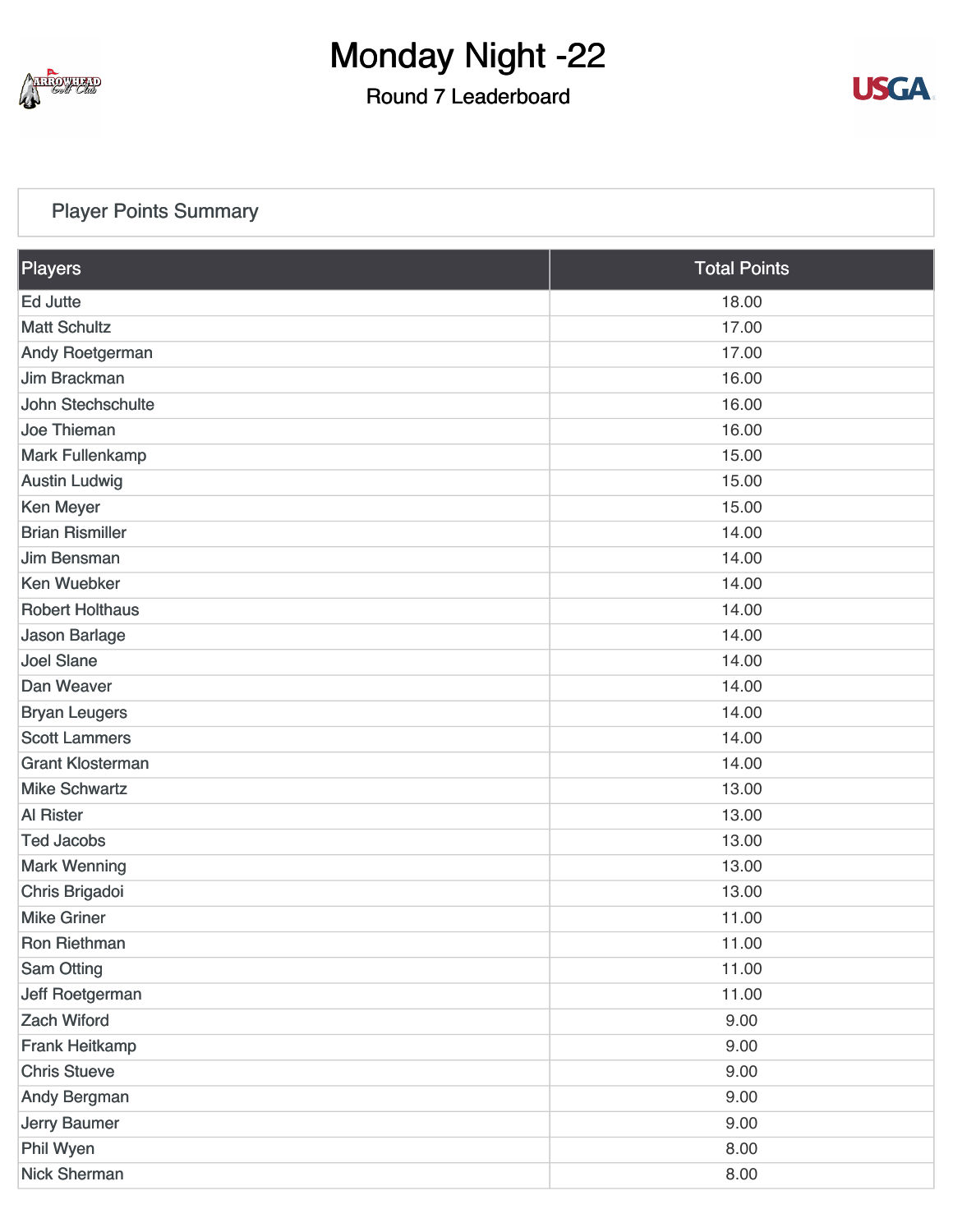

## Round 7 Leaderboard



| Nathan Payne          | 8.00   |
|-----------------------|--------|
| <b>Sean Dorsten</b>   | 8.00   |
| <b>Rob Sutter</b>     | 8.00   |
| <b>Charlie Clune</b>  | 8.00   |
| <b>Jim Heistan</b>    | 8.00   |
| Joe Wolf              | 8.00   |
| <b>Mark Kemper</b>    | 8.00   |
| <b>Travis Elsass</b>  | 8.00   |
| <b>Rick Oakley</b>    | 7.00   |
| Lyle Sanvido          | 7.00   |
| <b>Adam Sherman</b>   | 7.00   |
| <b>Rudy Quinter</b>   | 6.00   |
| <b>Evan Bunce</b>     | 6.00   |
| <b>Ed Kaiser</b>      | 6.00   |
| <b>Mark Bornhorst</b> | 5.00   |
| <b>Tom Sherman</b>    | 5.00   |
| <b>Vince Clune</b>    | 4.00   |
| <b>Total Points</b>   | 572.00 |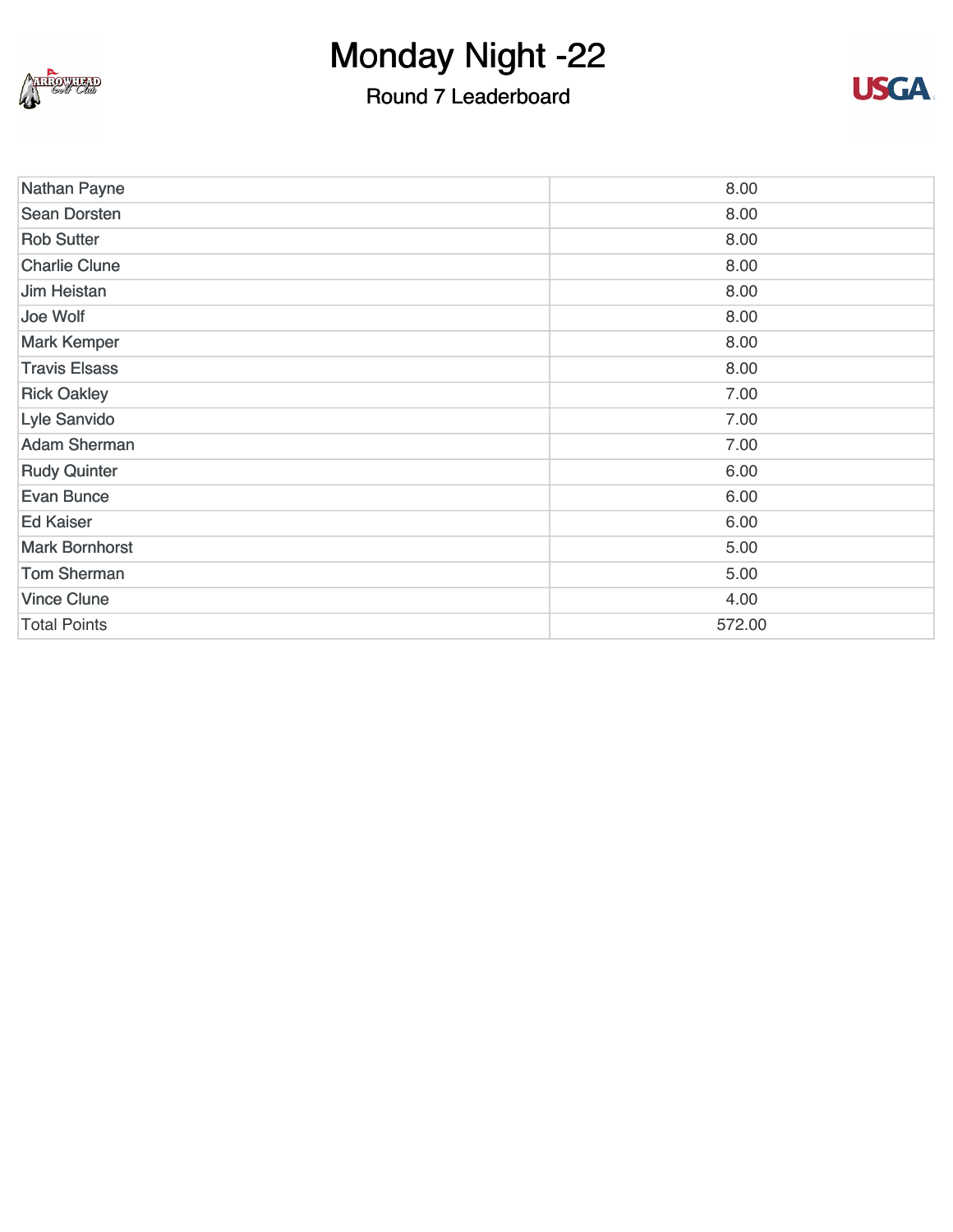

### Round 7 Leaderboard



### [Team Points Summary](https://static.golfgenius.com/v2tournaments/team_points?league_id=8103114973338674340&round_id=8103116685017359552)

| Teams                            | <b>Total Points</b> |
|----------------------------------|---------------------|
| <b>Bear Distributors-Packing</b> | 30.00               |
| <b>Grip N Sip</b>                | 30.00               |
| <b>Bud Pizza</b>                 | 28.00               |
| <b>Moorman Feed</b>              | 28.00               |
| <b>Weigandt Development</b>      | 28.00               |
| 19th Hole                        | 27.00               |
| <b>Striker Bows</b>              | 27.00               |
| <b>Falcon Financial</b>          | 26.00               |
| <b>Spring Creek Building</b>     | 24.00               |
| <b>Bernhold Insurance</b>        | 23.00               |
| <b>Wagner IGA</b>                | 23.00               |
| <b>Cotterman Roofing</b>         | 22.00               |
| <b>Edward Jones</b>              | 22.00               |
| Minster Bank #1                  | 22.00               |
| <b>Precision Strip</b>           | 22.00               |
| Globus                           | 21.00               |
| R - S Finishing                  | 21.00               |
| <b>Minster Concrete Coating</b>  | 20.00               |
| <b>CDI</b>                       | 19.00               |
| Journeyman's Club                | 18.00               |
| <b>Minster Bank Too!</b>         | 17.00               |
| <b>America's Team</b>            | 16.00               |
| L-Design                         | 16.00               |
| <b>Woehrmyer Construction</b>    | 16.00               |
| <b>Baumer Construction</b>       | 14.00               |
| Wooden Shoe Inn                  | 14.00               |
| <b>Total Points</b>              | 574.00              |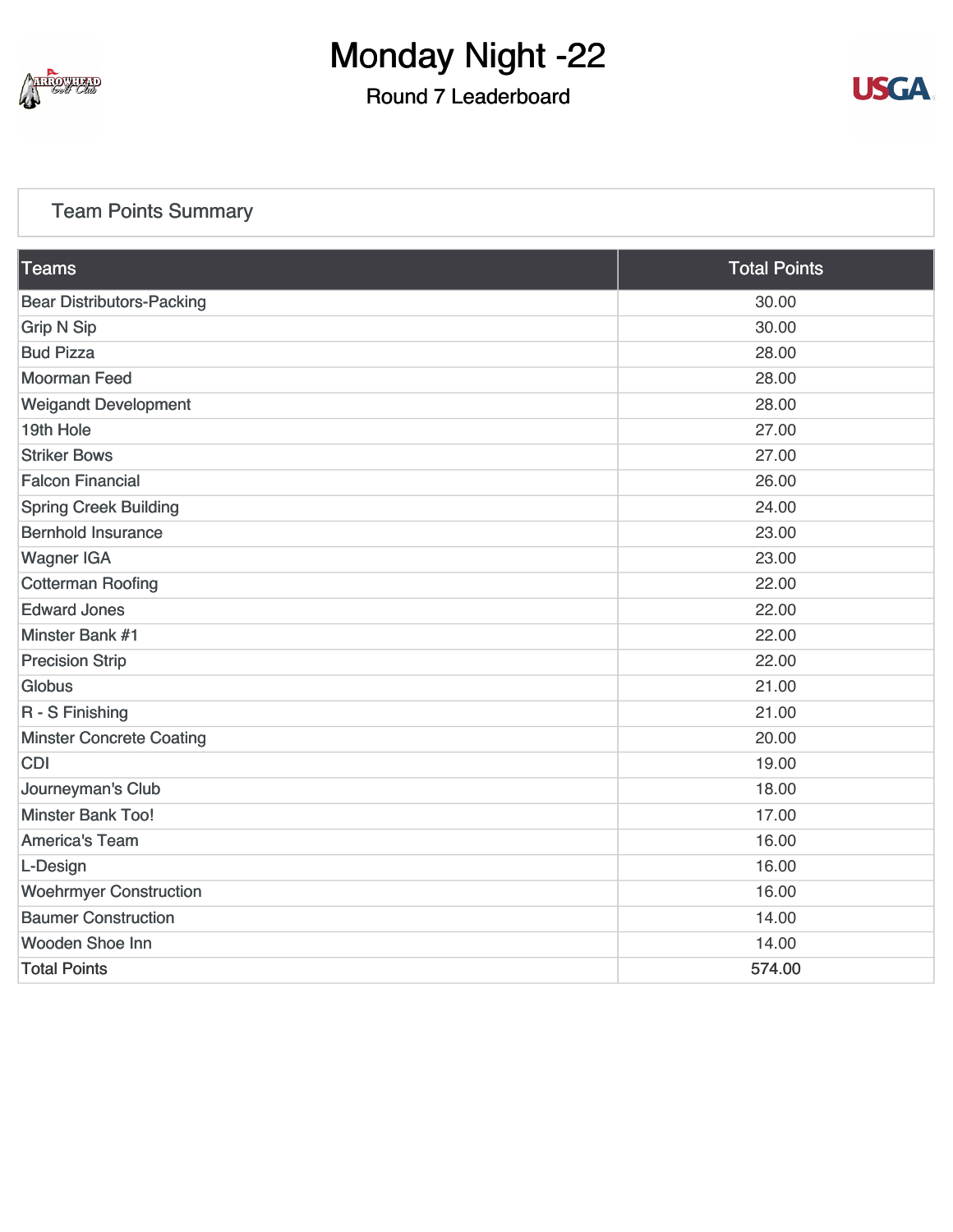

### Round 7 Leaderboard



### [League Play - Monday Night](https://static.golfgenius.com/v2tournaments/8103117053411468296?called_from=&round_index=7)

| <b>Points</b> | Player                                      | Match           | Player                                      | <b>Points</b> |
|---------------|---------------------------------------------|-----------------|---------------------------------------------|---------------|
| 14.00         | <b>Precision Strip (Brian Rismiller)</b>    | 1 up            | <b>Edward Jones (Travis Elsass)</b>         | 8.00          |
| 8.00          | Precision Strip (Joe Wolf)                  | 1 up            | <b>Edward Jones (Robert Holthaus)</b>       | 14.00         |
| 16.00         | Minster Concrete Coating (Jim Brackman)     | 3 & 1           | <b>Spring Creek Building (Evan Bunce)</b>   | 6.00          |
| 4.00          | Minster Concrete Coating (Vince Clune)      | 4 & 2           | <b>Spring Creek Building (Ed Jutte)</b>     | 18.00         |
| 15.00         | Moorman Feed (Ken Meyer)                    | $2 \mathsf{up}$ | America's Team (Lyle Sanvido)               | 7.00          |
| 13.00         | Moorman Feed (Mark Wenning)                 | <b>Tied</b>     | <b>America's Team (Chris Stueve)</b>        | 9.00          |
| 16.00         | Grip N Sip (Joe Thieman)                    | 3 & 1           | Wooden Shoe Inn (Rudy Quinter)              | 6.00          |
| 14.00         | <b>Grip N Sip (Jim Bensman)</b>             | 2 & 1           | Wooden Shoe Inn (Charlie Clune)             | 8.00          |
| 14.00         | Minster Bank #1 (Ken Wuebker)               | 1 up            | Cotterman Roofing (Phil Wyen)               | 8.00          |
| 8.00          | Minster Bank #1 (Sean Dorsten)              | 2 & 1           | <b>Cotterman Roofing (Dan Weaver)</b>       | 14.00         |
| 9.00          | <b>Baumer Construction (Jerry Baumer)</b>   | <b>Tied</b>     | Bear Distributors-Packing (Al Rister)       | 13.00         |
| 5.00          | <b>Baumer Construction (Mark Bornhorst)</b> | 4 & 2           | Bear Distributors-Packing (Andy Roetgerman) | 17.00         |
| 15.00         | Bernhold Insurance (Austin Ludwig)          | 2 & 1           | R - S Finishing (Rick Oakley)               | 7.00          |
| 8.00          | Bernhold Insurance (Nick Sherman)           | 1 up            | R - S Finishing (Scott Lammers)             | 14.00         |
| 8.00          | <b>Woehrmyer Construction (Rob Sutter)</b>  | 2 & 1           | <b>Bud Pizza (Bryan Leugers)</b>            | 14.00         |
| 8.00          | <b>Woehrmyer Construction (Jim Heistan)</b> | 1 up            | <b>Bud Pizza (Jason Barlage)</b>            | 14.00         |
| 15.00         | Wagner IGA (Mark Fullenkamp)                | 3 & 2           | Globus (Adam Sherman)                       | 7.00          |
| 8.00          | Wagner IGA (Nathan Payne)                   | 1 up            | <b>Globus (Grant Klosterman)</b>            | 14.00         |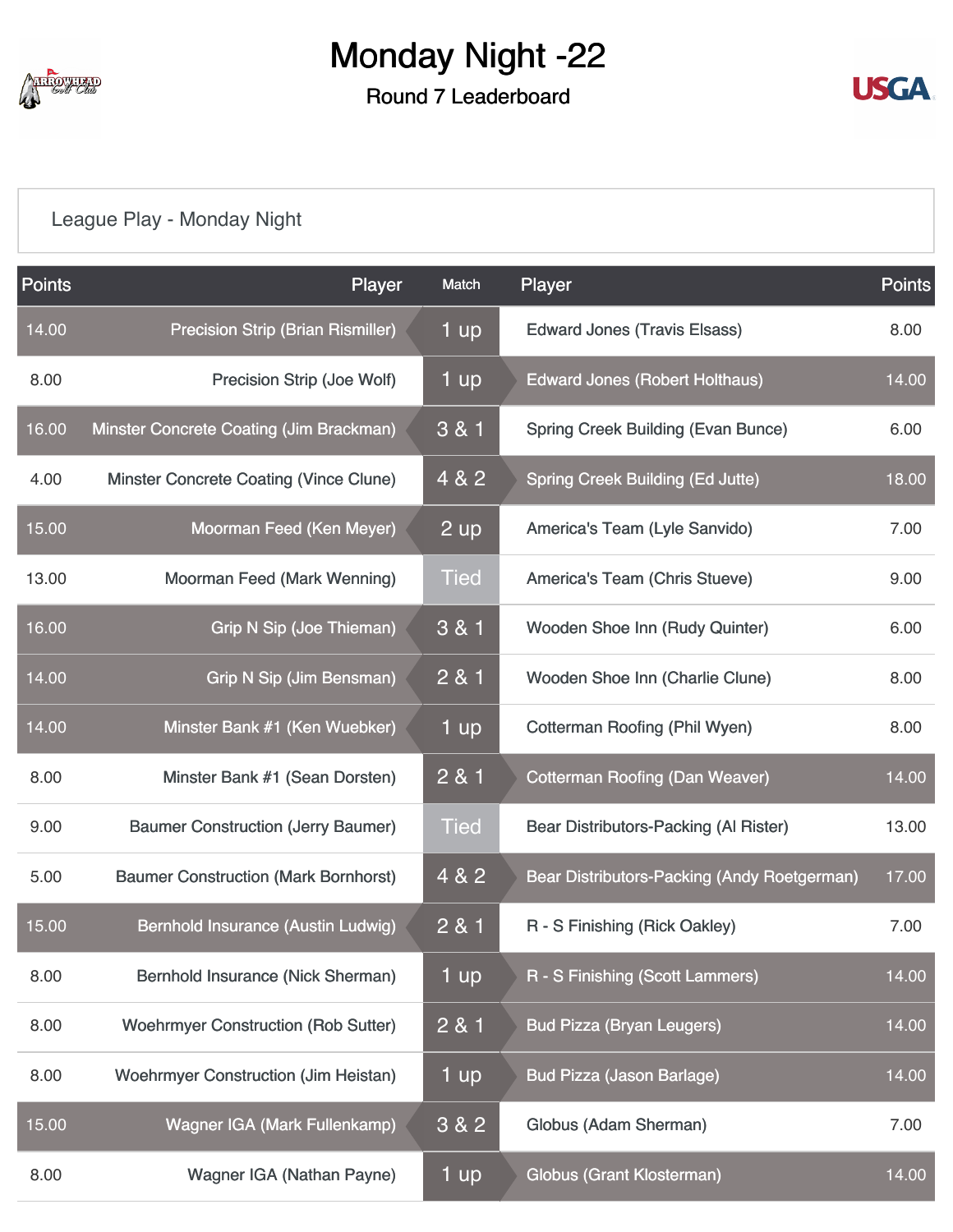

### Round 7 Leaderboard



| 16.00                                 | 19th Hole (John Stechschulte)              | 281         | Minster Bank Too! (Ed Kaiser)           | 6.00  |  |
|---------------------------------------|--------------------------------------------|-------------|-----------------------------------------|-------|--|
| 11.00                                 | 19th Hole (Mike Griner)                    | Tied        | Minster Bank Too! (Ron Riethman)        | 11.00 |  |
| 9.00                                  | Journeyman's Club (Zach Wiford)            | Tied        | <b>Falcon Financial (Mike Schwartz)</b> | 13.00 |  |
| 9.00                                  | Journeyman's Club (Andy Bergman)           | Tied        | Falcon Financial (Chris Brigadoi)       | 13.00 |  |
| 13.00                                 | <b>Striker Bows (Ted Jacobs)</b>           | <b>Tied</b> | <b>CDI</b> (Frank Heitkamp)             | 11.00 |  |
| 14.00                                 | <b>Striker Bows (Joel Slane)</b>           | 1 up        | <b>CDI (Mark Kemper)</b>                | 8.00  |  |
| 17.00                                 | <b>Weigandt Development (Matt Schultz)</b> | 4 & 3       | L-Design (Tom Sherman)                  | 5.00  |  |
| 11.00                                 | <b>Weigandt Development (Sam Otting)</b>   | Tied        | L-Design (Jeff Roetgerman)              | 11.00 |  |
| <b>Total Points Allocated: 574.00</b> |                                            |             |                                         |       |  |